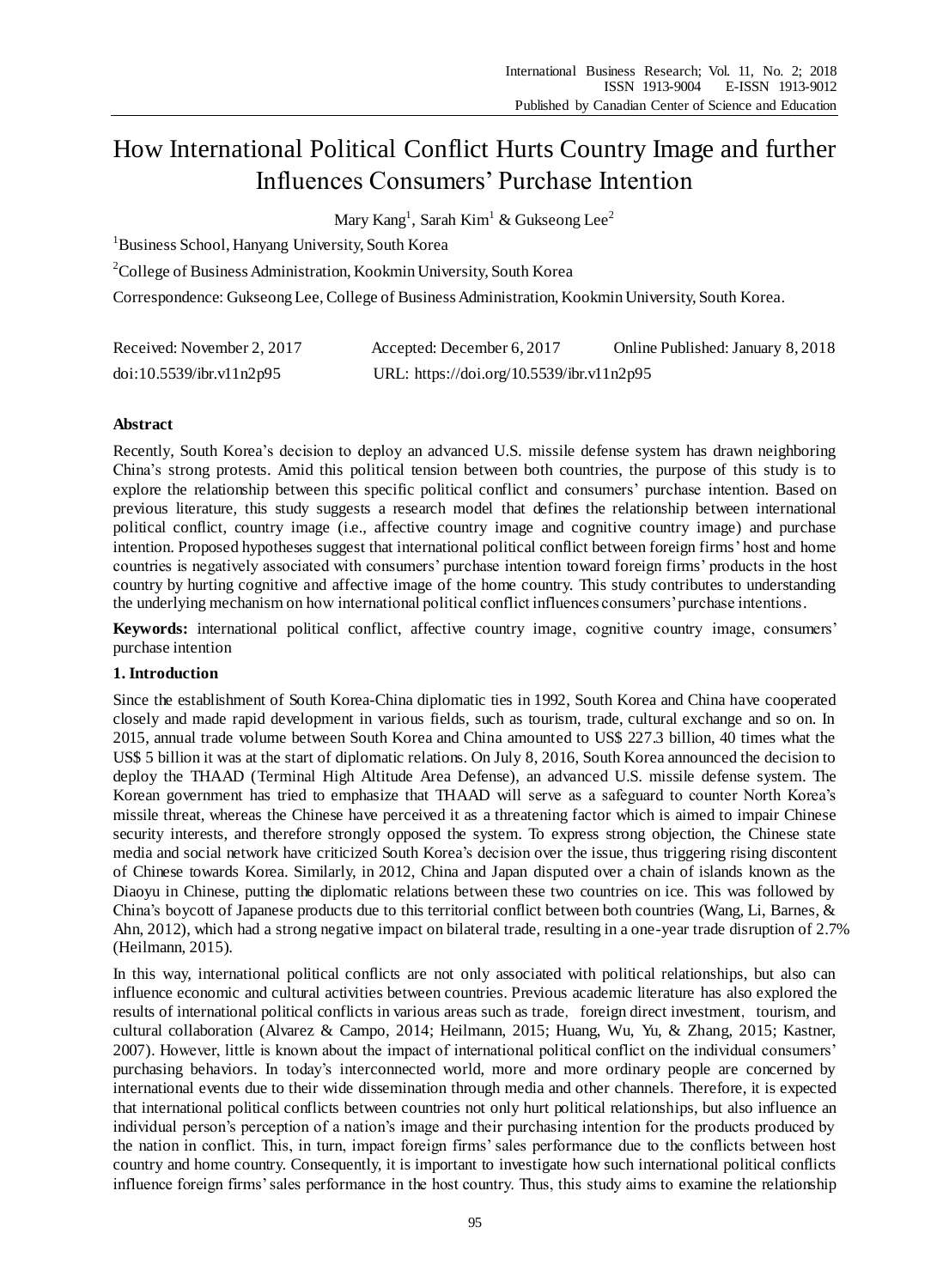between international political conflicts and consumers' purchase intention in the host country. Further, this study would explore how the country image that includes affective country image and respect and reputation plays a mediating role in the mechanism mentioned above. We believe our research on the impact of political conflicts on consumers' purchase intention would provide insights for foreign firms' risk management when unexpected political conflicts arise between host country (or trading country) and home country, and also extend our understanding about why political conflicts influence trade at the macro-economic level.

#### **2. Literature Review and Hypotheses Development**

#### *2.1 Country Image*

Country image has always been regarded as a multi-dimensional concept (Han, 1989), including economical, technological, political and social variables of a country (Verlegh & Steenkamp, 1999). In general, in wider perspectives, country image has been defined as "the total of all descriptive, inferential and informational beliefs one has about a particular country" (Martin & Eroglu, 1993), or "a simplification of large number of associations and pieces of information connected with a place" (Kotler & Gertner, 2002). Put simply, country image refers to the attitudes that people of one country hold toward another one (Maher & Carter, 2011). Some scholars have paid more attention to country image's relation with product recognition (Agarwal & Sikri, 1996; Roth & Romeo, 1992), redefining country image as consumer's understanding of a specific country based on recognition of manufactured and marketed products from that country (Roth & Romeo, 1992).

According to recent literature, country image comprises both cognitive and affective components. The cognitive dimension of country image refers to consumers' beliefs of a country, incorporating levels of economic development, living standards, industrialization, technological advancement and so forth (Wang et al., 2012), whereas affective country image includes emotions and feelings regarding a country as well as its people. Both components of country image are particularly distinct yet interrelated (Maher & Carter, 2011). Additionally, people simultaneously hold inconsistent cognitive evaluations and affective ones toward a single country. For instance, Chinese have held a low affective country image of Japan for unclearly resolved historical problems and ongoing crises, but they subconsciously perceive Japan as a creative and advanced country, producing high-quality technical products. Wang et al. (2012) put forwards multiple comparisons of cognitive country image and affective country image of USA, Germany, Japan and Korea from Chinese perspectives, with the result showing that among the above countries, Korea was perceived to be relatively lower in cognitive country image, but tied Germany for highest affective country image. Some studies have also advocated conative evaluation of country image, which is defined as the behavior of the individual of the place (Alvarez & Campo, 2014). However, the current consensus has agreed that country image can be evaluated by affective and cognitive dimensions, so in this paper, we will not take the conative component into consideration.

#### *2.2 International Political Conflict and Country Image*

International political conflict generally arises as a result of policy changes, government instability and other political forces across nations (Huang et al., 2015), essentially rooted in incompatible conflict of interest of respective nations. Numerous actual events concerning international political conflict have put forwards evidence that international political conflict negatively affects the image of the country involved. For instance, Alvarez and Campo (2014) addressed the conflict between Israel and Turkey. In May 2010, the Israeli military killed eight Turks and one Turkish-American aboard a Gaza-bound ship, the Mavi Marmara, which disregarded Israel's warning against entering their territory. The incident enraged Turks, whose nation suffered the most casualties, giving rise to strong Turkish animosity towards Israel. Alvarez and Campo (2014) compared the image of Israel from Turkish perspectives before and after the Mavi Marmara incident. They confirmed that Turks already held a very negative image of Israel even before the event, and the initial negative evaluation of Israel worsened after the conflict, especially in terms of feelings and emotions. In contrast, the Turks' opinion regarding Israel's level of technological, economic and industrial development became more positive, but this could not remedy the huge damage to Israel's overall country image. Analogously, in 2012, as the Diaoyu Islands conflict escalated, China-Japan relations deteriorated drastically, harming the images of both countries. In 2013, a Sino-Japan joint public opinion poll conducted by China Daily and Japanese Genron NPO suggested that more than nine tenths of the citizens of each country holds a bad image regarding the other country. As a result, diplomatic conflict between two countries could be a general public issue, affecting citizens' valuations and attitudes of the other country negatively. Animosity—defined as the remnants of antipathy related to previous or ongoing military, political, or economic events (Klein, Ettenson, & Morris, 1998), plays a very important role in citizens' change of perceptions and preference towards a specific country. Instead of feeling "grievous and difficult to forgive"(Klein et al., 1998), they show animosity to reach a goal, for instance, to force a specific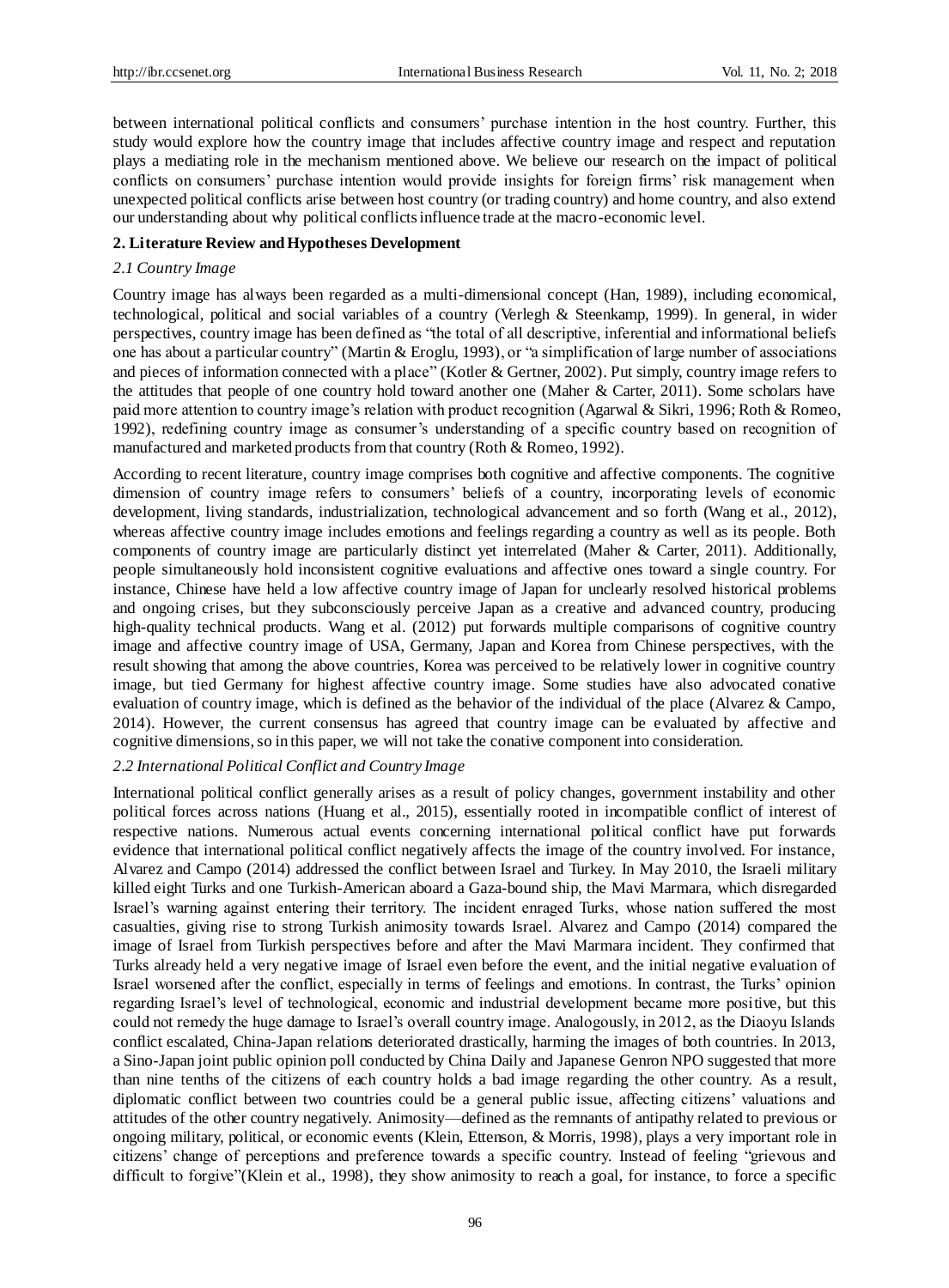country to modify a policy and to protect their own interests. The influence of situational animosity on country image is temporary reducing with time, and some researchers found that, in the absence of new events and media attention to reinforce the negative image, the image returns to levels similar to those before the incident (Heslop, Lu, & Cray, 2013). Even so, the temporary negative image could bring enormous economic loss and is likely exacerbate the conflict if not properly handled.

Before the emergence of THAAD, in recent years, the "Korean wave" from South Korea swept China by launching attractive and fashionable stars in various forms, amassing enormous numbers of Chinese fans. On the other hand, Korea's electronic and automotive technology has developed rapidly and companies, led by Samsung, LG, Hyundai along with their products, have been highly regarded in the Chinese market. Certainly, Korea has step by step gained a very positive country image in Chinese consumers' perceptions, both in affective and cognitive evaluations. Nevertheless, as the THAAD conflict broke out, things changed drastically. At first, the Chinese government attempted to persuade Korea to modify its decision to deploy THAAD. Subsequently, extensive media coverage reported on it and of course depicted it negatively, driving individual Chinese consumers' animosity towards Korea. Thus, we posit following hypotheses:

*Hypothesis 1*: International political conflict between foreign firms' host and home country is negatively associated with cognitive image of foreign firms'home country in the host country.

*Hypothesis 2*: International political conflict between foreign firms' host and home country is negatively associated with affective image of foreign firms'home country in the host country.

#### *2.3 Country Image and Consumers' Purchase Intention*

A great amount of empirical observations and experiments have been made to discover how country image influences consumers' purchase intention. According to the previous studies, consumers often intensively feel that country of origin is changing their perspectives and evaluations towards product, subsequently playing a significant role in their decision to purchase. For instance, consumers are most willing to buy products from economically developed free countries (Wang & Lamb, 1983). The country image effect is much more significant when the consumer is not familiar with a specific country's product, being defined as halo effect (Lin & Chen, 2006). This would not only affect the consumer's trust in the product, but also affect the consumer's overall evaluation of the product (Johansson, Douglas, & Nonaka, 1985). However, both types of country image (i.e., cognitive and affective country image) influence consumers' purchasing intention with different ways.

Firstly, cognitive and affective country image influences purchase intention through quite different mechanisms. Findings suggested that affective country image tends to have a more direct effect on purchase intention compared to cognitive one (Maher & Carter, 2011; Roth & Diamantopoulos, 2009). Since the former is relatively independent with products, but related to consumers' personal feelings towards the firms' country, such as animosity, favor, which can directly make up consumers' minds in a sudden. Alternatively, cognitive country image influences purchase through product image (Wang et al., 2012). As product images are conceived as consisting of an array of information cues, both intrinsic (taste, design, fit) and extrinsic (price, brand name, warranties) (Bilkey & Nes, 1982). And cognitive country image can provide with some of these information cues (Wang et al., 2012), thereby affecting product image invisibly.

Secondly, affective and cognitive country components do not always have an equivalent effect on purchase intention (Maher & Carter, 2011). Affects and cognitions have impacts on different parts or types of the products. For instance, affective country image tends to determine action tendencies toward hedonic objects whereas cognitive country image influences action tendencies toward functional objects (Verlegh, 2001). Furthermore, they have different intensities of impact on purchase intention. Researchers have found that when a country's image has a strong affective component, its impact on product evaluations is stronger than its impact on product beliefs. Alternatively, when a country's image has a strong cognitive component, its direct influence on product evaluations was smaller than its influence on product beliefs (Laroche, Papadopoulos, Heslop, & Mourali, 2005). To be specific, as mentioned above, during the territory conflict in 2012 related to Diaoyu Island, Chinese consumers' boycott of Japanese products appeared differently based on the product types. For functional products like electronic products and camera, even though there were extreme customers who destroyed their own Japanese cameras, many consumers still considered buying Japanese products based on the cognitive image of the country, therefore sales didn't waver a lot. On the other hand, for hedonic products, like fashion items, received a strong impact. Japanese fashion brand Uniqlo was boycott in China for a few months, and because the animosity toward the brand became too strong, they were forced to use a different shopping bag that has no logo on it. Moreover, while 30% of its store in China were close for a few weeks some stores also had to hide their brand logo. So now we are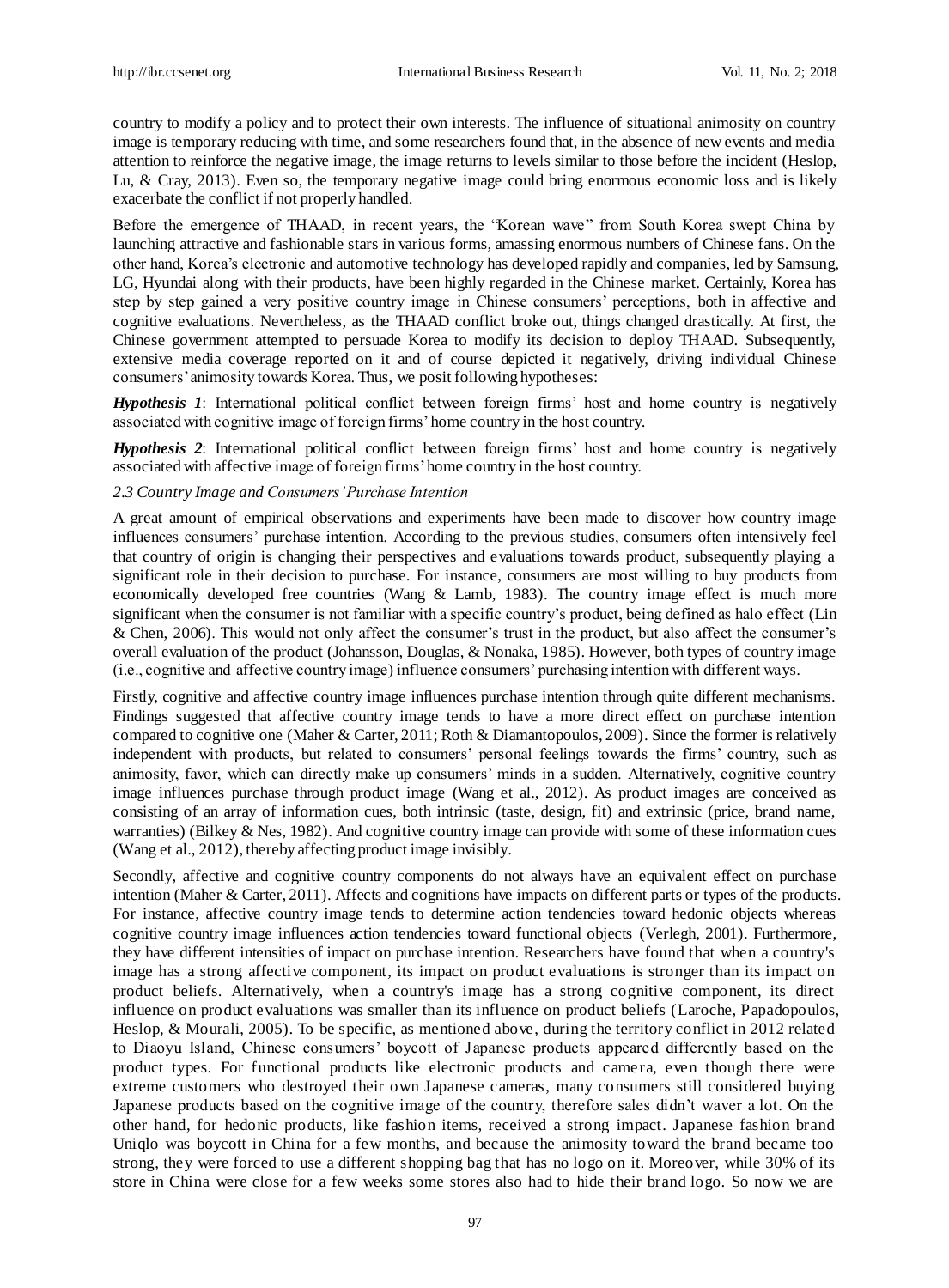going to proceed further research on the decomposing effects of country image on purchase intention. As mentioned above, cognitive country image is less likely to be affected by political conflict compared with affective one, moreover, according to the research conducted on the topic of political issue between Turkey and Israel, it is found that Turks' opinion regarding Israel's level of technological, economic and industrial development part of cognitive country image even became more positive (Alvarez & Campo, 2014). As a result, this paper will reduce the scope of cognitive country image and focus on the reputation and admirati on part of cognitive country image, excluding the rest.

The study conducted by Yang asserted that country's reputation is a subject of increasing interest for the practice and research of public relations and public diplomacy and it could have certain influence on foreign publics' supportive intentions toward the country (Yang, Shin, Lee, & Wrigley, 2008). Based on it, we can speculate that country's reputation can influence consumers' purchase intention. With respect to the influence of admiration towards a country, Maher, Clark, and Maher (2010) carried out investigation targeting Japanese product while Baillargeon (2004) conducted study about Argentine consumers' admiration towards the U.S and Canada. Both of them revealed that admiration towards a certain country is positively related to its products, in other words, admiration can positively affect both product evaluation and willingness to buy. In sum, there are sufficient existing literatures support the hypothesis on admiration and reputation's influence on purchase intention.

When it comes to the influence of affective country image towards purchase intention, at first, we will discuss the influence channeled through animosity. Up to now, many scholars have worked on the animosity model of foreign product purchase in diverse settings. For example, Klein et al. (1998)tested the model by using mainland Chinese consumers' attitudes towards Japanese products. Likewise, the boycott of French products by Australian and New Zealand consumers resulted from the nuclear tests by France in the South Pacific was also observed (Ettenson & Gabrielle Klein, 2005). The study investigated the negative effect of consumer animosity on the purchase behavior of Egyptian consumers regarding Israeli products (Mostafa, 2010). These studies showed that animosity can be negatively associated with product evaluations, leading to weaker purchase intention and even boycotts. Although Japan, France, the U.S and some other developed countries are well-known for their high product image and quality, it is still possible that consumers feel resistance to their products. It is because the effects of animosity act on consumers' minds independently of products' judgement (Shin, 2001). Except animosity, there are lots of emotional factors that contribute to the effects of affective country image, such as anger, contempt, pity, alert, resistance and so on. These factors could not be enough to facilitate a boycott, but absolutely can make consumers to think twice before buy the products or take another product from other countries into consideration. Thus, we posit following hypotheses:

*Hypothesis 3***:** Cognitive image of foreign firms' home country is negatively associated with consumers' purchase intention in the host country.

*Hypothesis 4***:** Affective image of foreign firms' home country is negatively associated with consumers' purchase intention in the host country.

#### *2.4 Mediating Role of Country Image*

Based on above hypotheses, both affective country image and cognitive country image function as important mediating factors by transferring the effect of international political conflict to consumers' purchase intention. International political conflict is expected to hurt affective country image and cognitive country image, and these country images are further expected to have negative impacts on consumers' purchase intention. In sum, previous literature and practical cases could lead to a hypothesis that international political conflict negatively influence consumers purchase intention through hurting affective and cognitive country image. Thus, this study posits following hypotheses:

*Hypothesis 5***:** International political conflict between foreign firms' host and home country is negatively associated with consumers' purchase intention in the host country by hurting affective image of home country.

*Hypothesis 6***:** International political conflict between foreign firms' host and home country is negatively associated with consumers' purchase intention in the host country by hurting affective image of home country.

In addition, compared with affective image, cognitive image is more likely to be weakly dependent on political conflict. Therefore, previous studies argued that the influence of political incidents on the country image is greater with respect to its affective image than to its cognitive image (Alvarez & Campo, 2014; Edwards, 1990). We also suggest that mediating effects of cognitive image and affective image on the relationship between international political conflict and consumers' purchase intention are different, and thus his study posit following hypothesis: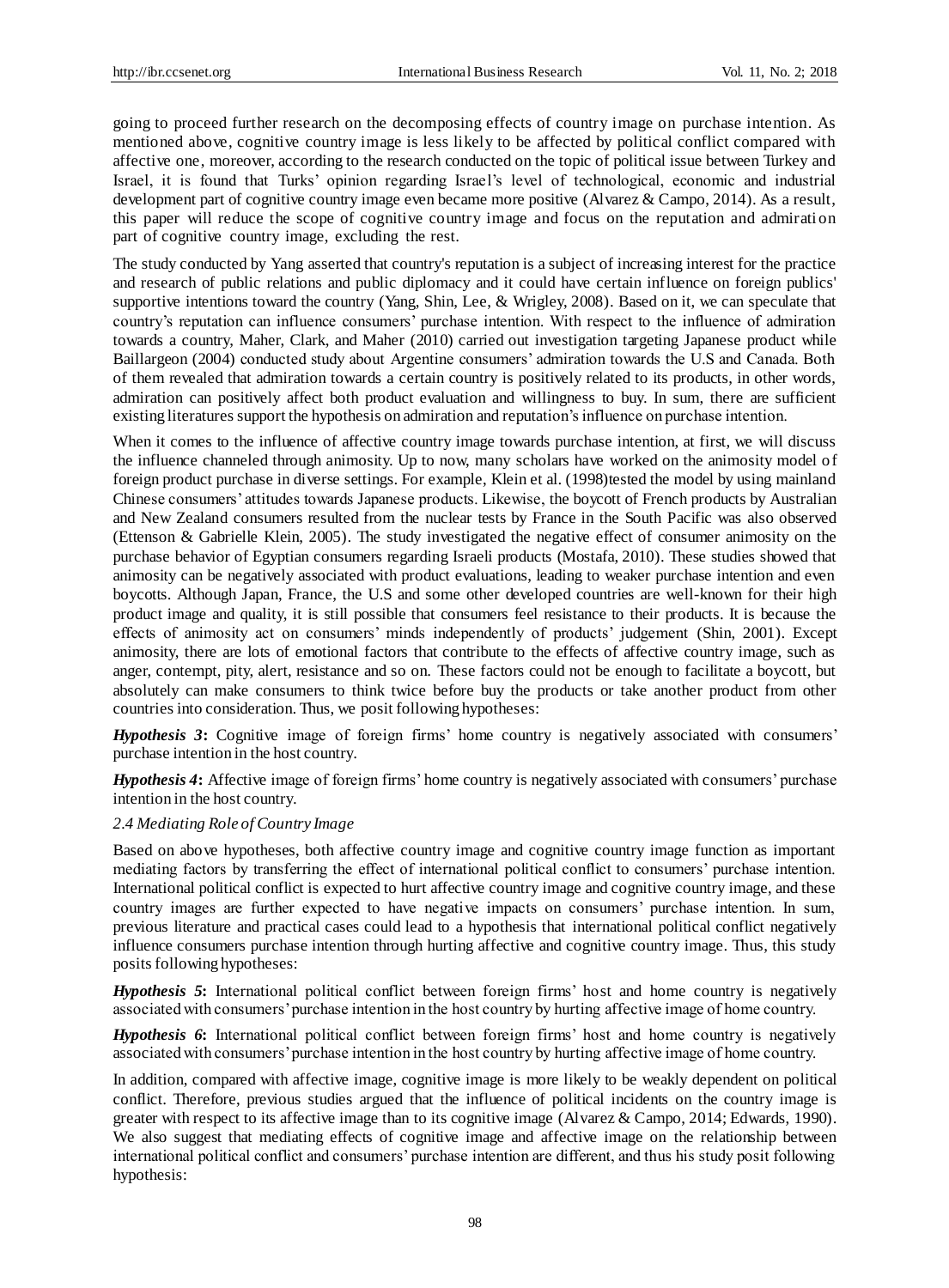*Hypothesis 7***:** Affective image of foreign firms' home country transmits a stronger effect from international political conflict between foreign firms' host and home country to consumers' purchase intention in the host country than does cognitive image of home country.

Figure 1 presents a conceptual research model that explains the interrelationship among international political conflict, country image and purchase intention.



Figure 1. Conceptual research model

## **3. Discussions**

This study proposes a research model that addresses how international political conflict hurts both affective and cognitive country image that further influences consumers' purchase intention. This study contributes to the literature on consumers' purchase intention by providing better understanding of how international political conflict hurts country image, and how different types of country image functions as a mechanism through which international political conflict affects consumers' purchase intention.

Previous studies on Chinese market from the perspective of Korean firms, researchers emphasized the positive impact of Korean cultural factors and marketing strategies using "Korean wave" on the market performance in China due to relatively good Korean country image in China (Hong & Liu, 2009; Rho, 2013; Yoo, Jo, & Jung, 2014). For instance, many Korean firms operating in China have used various commercials that hired Korean famous actors in order to penetrate Chinese market more efficiently. However, such measures are not likely to produce positive market performance when occurring international political conflict between both countries such as recent THAAD issue. Our research model reveals that international political conflict between foreign firms' home country and host country can hurt home country images in the host country and further influence consumers' purchase intention toward foreign firms' product. Therefore, if Korean firms try to use Korean country image in their marketing, it would more seriously frustrate Chinese consumers' purchase intention toward their products.

The firms from advanced country have been taking advantage of the emerging markets such as China and India by using their good image of their home country, since consumers are more likely to have good image toward these firms' products. However, such benefits are not always guaranteed. For the firms operating their business globally, international political conflicts are not predetermined and also become inevitable risk factors in doing their business. In the situation of international political conflict between countries, foreign firms need to more focus on product quality and better service providing in order to minimize the influence of bad country image and maintain consumers' purchase intention, instead of using country image that was positive impact on their business in good relationship between home and host countries.

In addition, mediating effects of cognitive image on the relationship between international political conflict and consumers' purchase intention is greater than those of affective image on this relationship. In other words, international political incidents between foreign firms' home and host countries has greater effect on the affective country image than does on the cognitive country image, and further influence consumers' purchase intention toward foreign firms' products in the host country. Therefore, firms operating their business in the host country that has political conflict relationship with their home country need to avoid some measures that utilize affective image of their home country.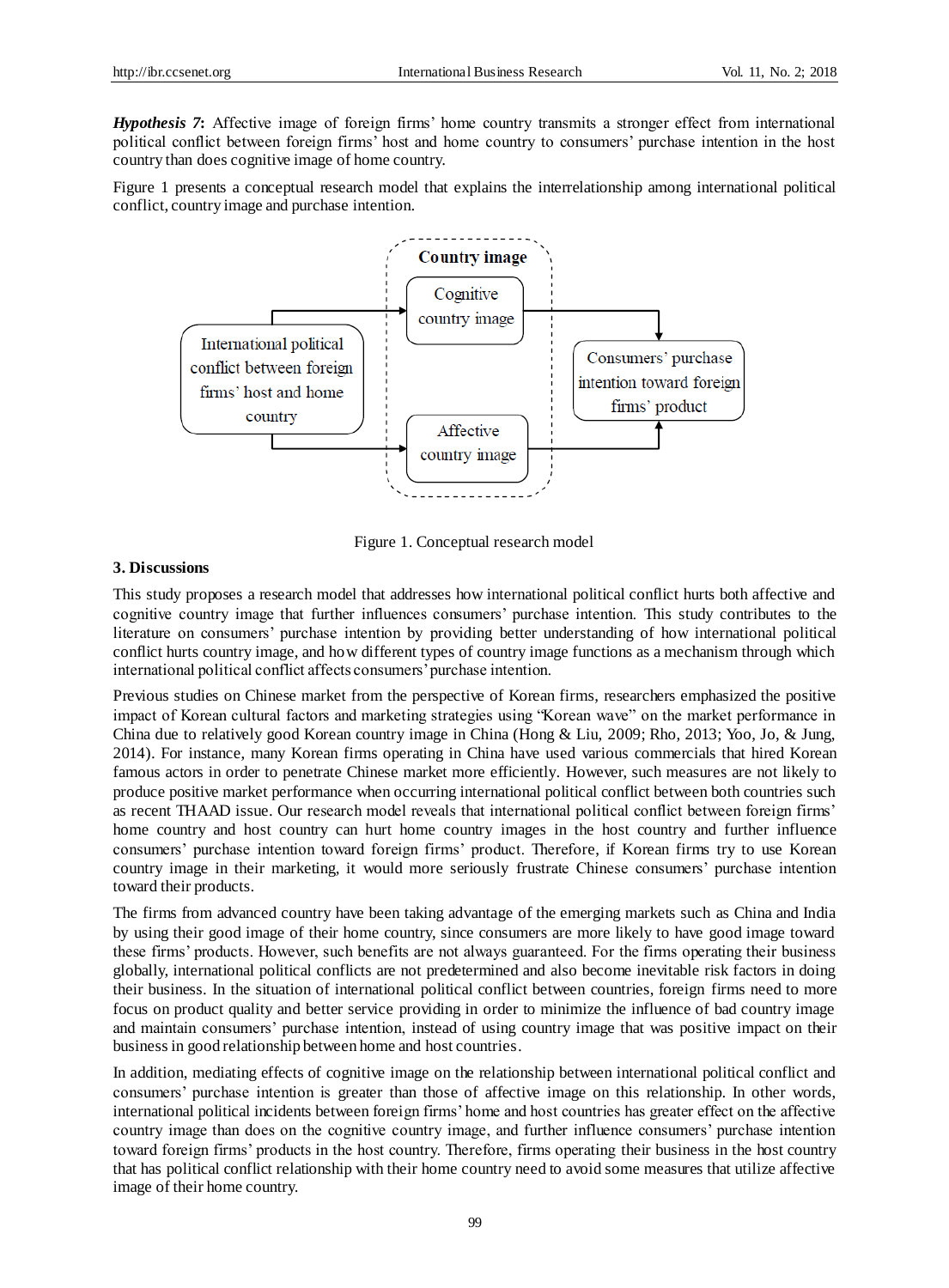#### **4. Conclusions**

By proposing a research model that addresses the relationship between international political conflict, country image and consumers' purchase intention, this study provides useful insight in the ways that firms operating their business globally understand how international political conflict influences consumers' purchase intention toward their products. This study focuses on two types of country image (i.e., affective image and cognitive image) and emphasizes that different country image has different mediating effect between international political conflict and consumers' purchase intention. Country image as a transmitting mechanism between international political conflict and consumers' purchase intention can act as a double-edged sword, leading to positive consumer outcomes under good relationship between countries as well as negative consumer outcomes in the situation of international political conflict.

Since economic growth in emerging market outpaced developed markets, many international corporations are trying to enter emerging markets like China and India. The investment of the United States and Europe to China was increased by 52.6% and 41.3% each in 2016. However, such companies operating in the foreign countries need to be careful about the political conflicts between those countries, because it is hard to predict the political conflicts that will occur in the future, and of course people's reaction toward the issue. Therefore, knowing how to cope with the problems caused by political conflict between their home country and host country is becoming a crucial competence in order to survive and thrive in the host country. Thus, this study will also explore the mechanisms that can help companies prepare for the potential loss due to future political conflicts. Therefore, it would be worth further investigating how foreign firms cope with risk factors caused by international political conflict between their home country and host country, thus providing more useful implications in the ways that such firms deal with bad country image of their home country. For instance, when a company tries to enter an emerging market, especially those countries with potential political conflicts, it might be better to choose localization strategy to penetrate the market.

In addition, considering these disparate outcomes of country image, further studying the relationship between country image and consumers' purchase intention by adopting moderating variables between this relationships, would be an interesting approach to expand our understanding of how to deal with county image for enhancing consumers purchase intention. Future research will explore the dynamic characteristics of the impact of international political conflict on the consumers purchasing intention and firm-level performance in the host country that has conflict with their home country.

#### **References**

- Agarwal, S., & Sikri, S. (1996). Country image: consumer evaluation of product category extensions. *International Marketing Review, 13*(4), 23-39. <https://doi.org/10.1108/02651339610127239>
- Alvarez, M. D., & Campo, S. (2014). The influence of political conflicts on country image and intention to visit: A study of Israel's image. *Tourism Management, 40*, 70-78.

https://doi.org/10.1016/j.tourman.2013.05.009

- Baillargeon, J. C. (2004). Product-country images in the argentine setting: an analysis of animosity and admiration, MBA dissertation, Carleton University, Ottawa.
- Bilkey, W. J., & Nes, E. (1982). Country-of-Origin Effects on Product Evaluations. *Journal of International Business Studies, 13*(1), 89-100. https://doi.org/10.1057/palgrave.jibs.8490539
- Edwards, K. (1990). The interplay of affect and cognition in attitude formation and change. *Journal of Personality & Social Psychology, 59*(2), 202-216. https://doi.org/10.1037/0022-3514.59.2.202
- Ettenson, R., & Gabrielle Klein, J. (2005). The fallout from French nuclear testing in the South Pacific: A longitudinal study of consumer boycotts. *International Marketing Review, 22*(2), 199-224. <https://doi.org/10.1108/02651330510593278>
- Han, C. M. (1989). Country Image: Halo or Summary Construct? *Journal of Marketing Research, 26*(2), 222-229. https://doi.org/10.2307/3172608
- Heilmann, K. (2015). Does political conflict hurt trade? Evidence from consumer boycotts. *Journal of International Economics, 99*, 179-191. <https://doi.org/10.1016/j.jinteco.2015.11.008>
- Heslop, L. A., Lu, I. R. R., & Cray, D. (2013). Modeling country image effects through an international crisis.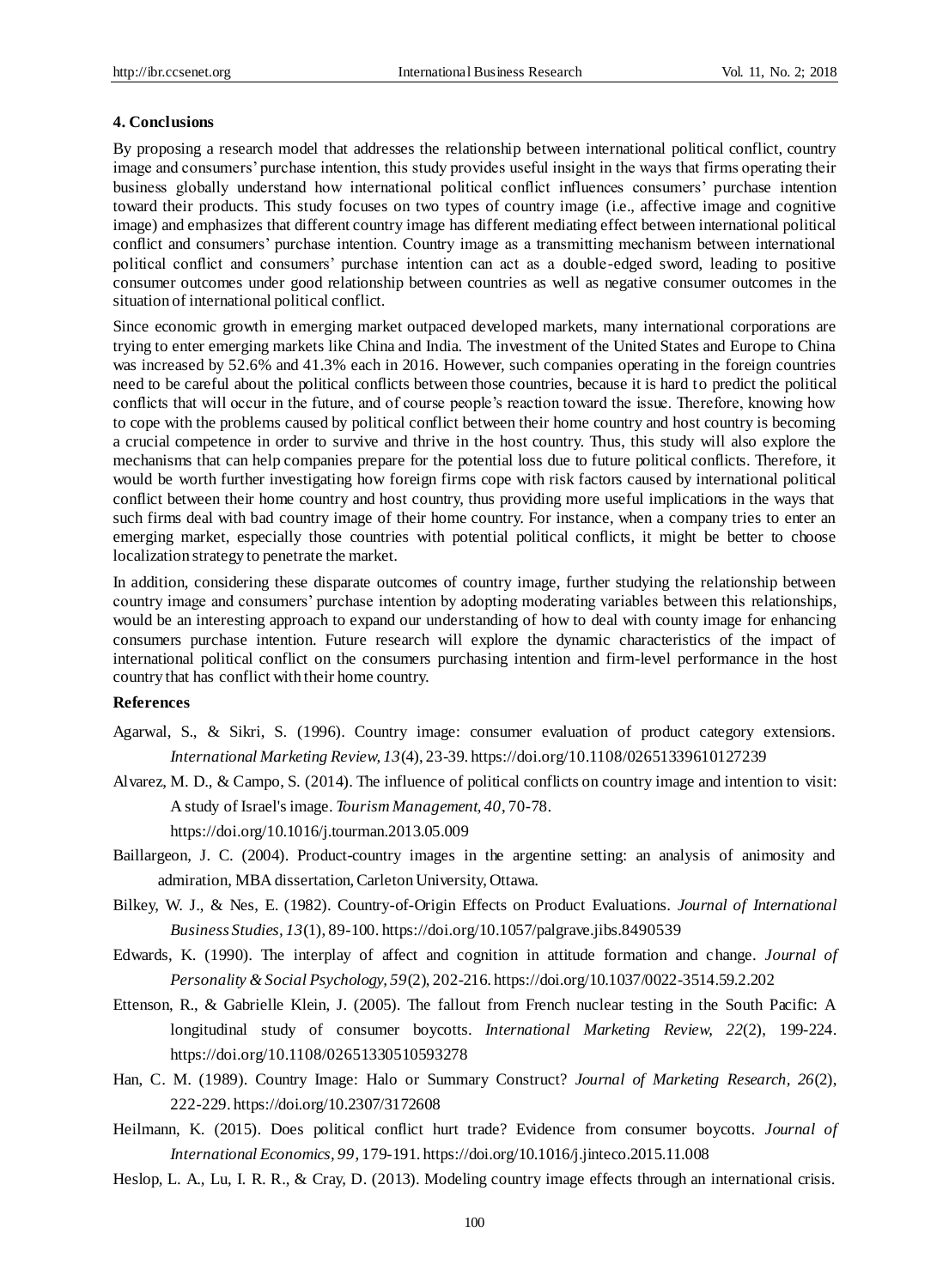*International Marketing Review, 25*(4), 354-378. <https://doi.org/10.1108/02651330810887440>

- Hong, K. H., & Liu, J. (2009). Korean Fashion Brand Purchasing Behavior by Fashion Leadership and Korean Wave of College Women Students in China. Journal of the Korean Society of Clothing and Textiles, 33(4), 655-665[. https://doi.org/10.5850/JKSCT.2009.33.4.655](https://doi.org/10.1108/02651330810887440)
- Huang, T., Wu, F., Yu, J., & Zhang, B. (2015). International political risk and government bond pricing. *Journal of Banking & Finance, 55*, 393-405. https://doi.org/10.1016/j.jbankfin.2014.08.003
- Johansson, J. K., Douglas, S. P., & Nonaka, I. (1985). Assessing the impact of country of origin on product evaluations: a new methodological perspective. *Journal of Marketing Research*, 388-396. https://doi.org/10.2307/3151584
- Kastner, S. L. (2007). When Do Conflicting Political Relations Affect International Trade? *Journal of Conflict Resolution, 51*(4), 664-688. https://doi.org/10.1177/0022002707302804
- Klein, J. G., Ettenson, R., & Morris, M. D. (1998). The Animosity Model of Foreign Product Purchase: An Empirical Test in the People's Republic of China. *Journal of Marketing, 62*(1), 89-100. https://doi.org/10.2307/1251805
- Kotler, P., & Gertner, D. (2002). Country as brand, product, and beyond: A place marketing and brand management perspective. *Journal of Brand Management, 9*(4), 249-261. <https://doi.org/10.1057/palgrave.bm.2540076>
- Laroche, M., Papadopoulos, N., Heslop, L. A., & Mourali, M. (2005). The influence of country image structure on consumer evaluations of foreign products. *International Marketing Review, 22*(1), 96-115. <https://doi.org/10.1108/02651330510581190>
- Lin, L.-Y., & Chen, C.-S. (2006). The influence of the country-of-origin image, product knowledge and product involvement on consumer purchase decisions: an empirical study of insurance and catering services in Taiwan. *Journal of Consumer Marketing, 23*(5), 248-265. <https://doi.org/10.1108/07363760610681655>
- Maher, A. A., & Carter, L. L. (2011). The affective and cognitive components of country image: Perceptions of American products in Kuwait. *International Marketing Review, 28*(6), 559-580. https://doi.org/10.1108/02651331111181411
- Maher, A. A., Clark, P., & Maher, A. (2010). International consumer admiration and the persistence of animosity. *Journal of Consumer Marketing, 27*(5), 414-424. <https://doi.org/10.1108/07363761011063312>
- Martin, I. M., & Eroglu, S. (1993). Measuring a multi-dimensional construct: Country image. *Journal of Business Research, 28*(3), 191-210. [https://doi.org/10.1016/0148-2963\(93\)90047-S](https://doi.org/10.1016/0148-2963(93)90047-S)
- Mostafa, M. M. (2010). A structural equation analysis of the animosity model of foreign product purchase in Egypt. *Global business review, 11*(3), 347-363. https://doi.org/10.1177/097215091001100303
- Rho, H. (2013). An Empirical Study on the Effect of Korean Wave on the Brand Loyalty of Korean Products in Chinese Market. *Journal of the Korean Society of Clothing & Textiles, 18*(5). https://doi.org/10.9708/jksci.2013.18.5.157
- Roth, K. P., & Diamantopoulos, A. (2009). Advancing the country image construct. *Journal of Business Research, 62*(7), 726-740. <https://doi.org/10.1016/j.jbusres.2008.05.014>
- Roth, M. S., & Romeo, J. B. (1992). Matching Product Catgeory and Country Image Perceptions: A Framework for Managing Country-of-Origin Effects. *Journal of International Business Studies, 23*(3), 477-497. https://doi.org/10.1057/palgrave.jibs.8490276
- Shin, M. (2001). The animosity model of foreign product purchase revisited: does it work in Korea? *Journal of Empirical Generalisations in Marketing Science, 6*(1).